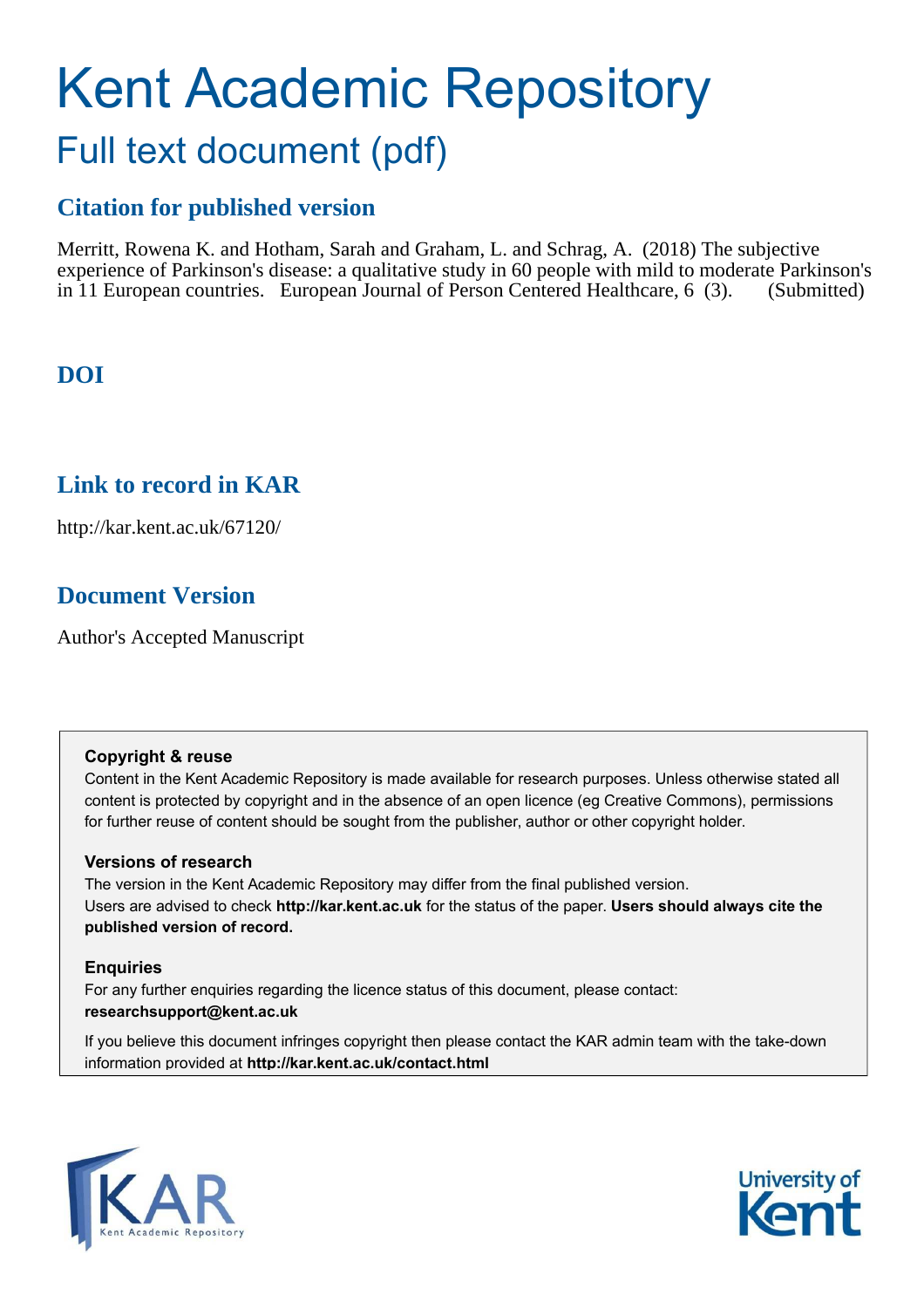# **The subjective experience of Parkinson's disease:** A qualitative study in 60 people with mild to moderate Parkinson's in 11 European **countries**

Merritt R.K., Hotham, S., Graham L., Schrag, A. on behalf of the European Parkinson's Disease Association

 $1,2$  Centre for Health Services Studies, University of Kent, Canterbury, CT2 7NF,  $3$  European Parkinson's Disease Association, 1 Cobden Road, Kent, TN13 3UB; <sup>4</sup>Department of Clinical Neurosciences, Institute of Neurology, Royal Free Campus, University College London, London NW3 2PF.

Keywords: Parkinson's disease; qualitative; interviews; experience

Address for correspondence: Dr Rowena Merritt, Centre For Health Service Studies, George Allan Wing, Canterbury CT2 7NF; tel: (+44) 1227 816086, r.k.merritt@kent.ac.uk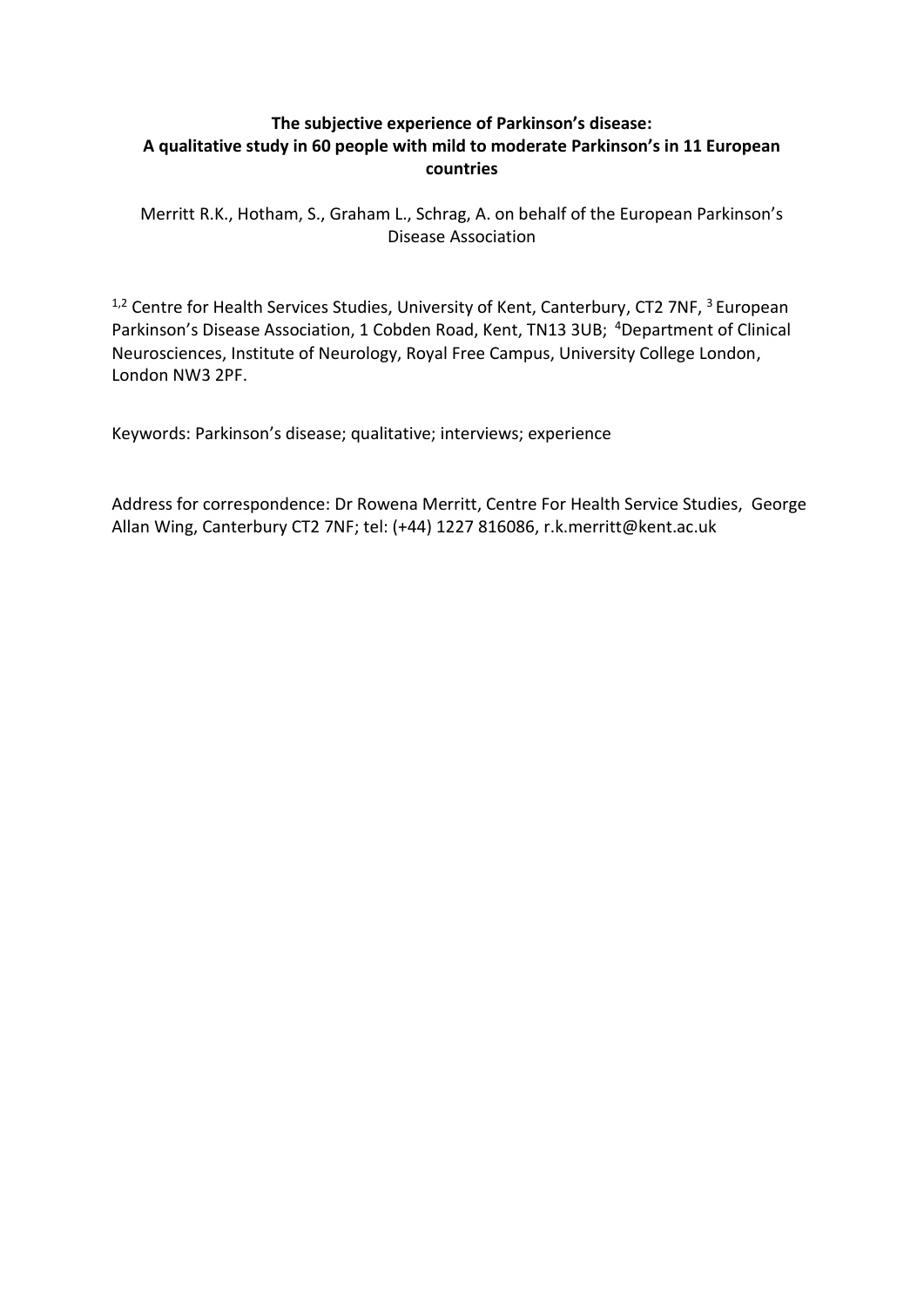#### **Abstract**

**Objective**: To describe the experience of being diagnosed and living with mild to moderate Parkinson's disease (PD).

**Method**: Semi-structured in-depth interviews with people with Parkinson's (PwP) in 11 European countries.

**Results**: Interviews with 60 PwP (52% male) with a mean age of 63 (SD 8.1) years and a disease duration of 9.6 (SD 6.9) years were analysed. PwP often delayed help-seeking due to lack of awareness of symptoms, and there was sometimes a delay in specialist referral. The diagnosis typically came as a "shock", making PwP unable to absorb all the information, but having a diagnosis for the symptoms was sometimes described as a "relief". Prompt referral to a specialist, a clear and sensitively communicated diagnosis with reassurance about life expectancy, and a follow-up appointment with a PD nurse or other health care professionals a short interval after diagnosis were all positively viewed. Many reported worries and negative experiences with medications and wished for more time and information before initiating these. Reactions from family, friends, and work colleagues when communicating the diagnosis were typically positive. During ongoing care, longer appointments with specialists and provision of information from health care professionals, patient organisations, and selfhelp groups were considered important to many PwPs and helped them feel as if they could "take control" and manage their disease more effectively.

**Conclusions**: Taking into account these findings has the potential to improve the experiences of PwP through improved communication, tailoring of appointments and information provision including self-help approaches.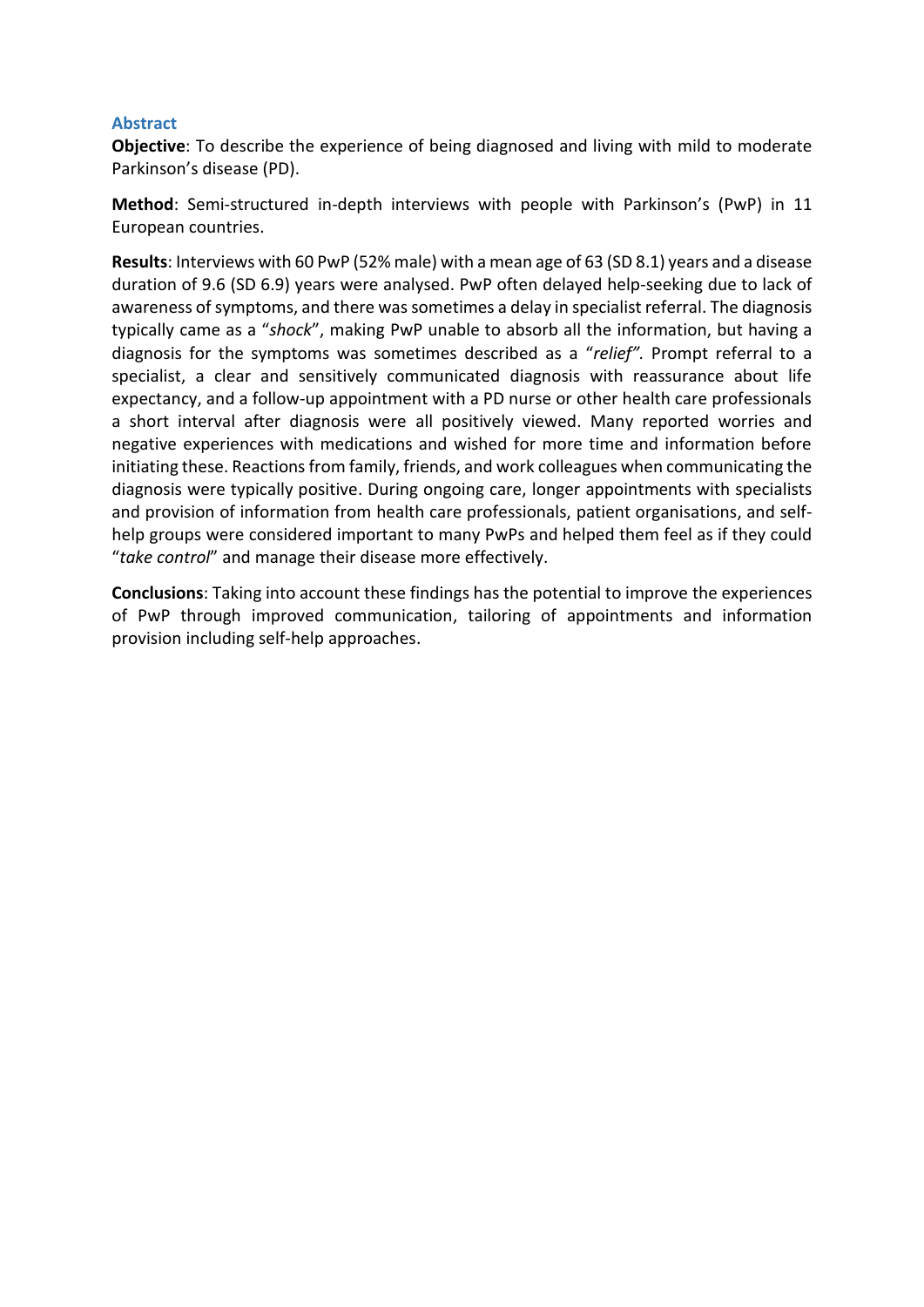#### **Introduction**

The impact of Parkinson's disease (PD) on patients health-related quality of life has been studied extensively, demonstrating that all aspects of physical and emotional functioning can be affected in PD even at the earliest stages of the disease (Schrag *et al*., 2000). Management of PD aims at improving quality of life in people with Parkinson's (PwP) using pharmacological, surgical and non-pharmacological strategies (Ferreira, et al. 2013). In order to improve quality of life in PwP, research has primarily focussed on quantitative assessments of motor and nonmotor symptoms to optimise their medical treatment and thereby PwP' wellbeing (Nicoletti *et al.,* 2017). However, relatively little is known on the experience of being diagnosed with and living with PD from the point of view of PwP. This is particularly relevant when advising health care providers and clinicians on the non-medical aspects of managing PwP in current health care systems.

We here report the results of a qualitative study in 60 individuals with a diagnosis of PD from 11 European countries on their experiences of being diagnosed and living with this disorder.

#### **Methods**

In 2014 and 2015, a qualitative research study was conducted as part of the "My PD Journey" project by the European Parkinson's Disease Association (EPDA). Semi-structured interviews on the experiences of being diagnosed and living with PD were conducted with people with Parkinson's (PwP) in 11 countries.

Principles of Grounded Theory were used to guide the sampling, data collection, and data analysis (Glaser & Strauss, 2009).

## **Recruitment and Sampling**

Participants were identified through national Parkinson's Associations who asked for volunteers to take part in the study. Although the number of in-depth interviews to be conducted should not be pre-determined in Grounded Theory and recruitment should continue until data saturation is reached (Seale, 1999), a number of 5-10 participants from each of the 11 countries was agreed before the study commenced due to financial constraints. Nevertheless, data saturation was reached early and confirmed with additional interviews at the later stage of the project.

#### **Data Collection**

The individual interviews were conducted face-to-face or over the telephone (if preferred by the participant). All participants were interviewed once and the mean length of the interview was 41 minutes.

All interviews were recorded. Participants were informed of the intention to record in the study information sheet and the recorder was placed in a position clearly visible to each participant. Verbal informed consent was sought and obtained from all participants before the interview commenced. The interviews were transcribed verbatim and translated into English (if applicable) for analysis.

**Interview Guide.** Semi-structured interviews were conducted. RM developed the interview discussion guide, with input from the EPDA and AS. Topics covered included initial experiences of symptoms; help seeking behaviour; feelings before and after diagnosis;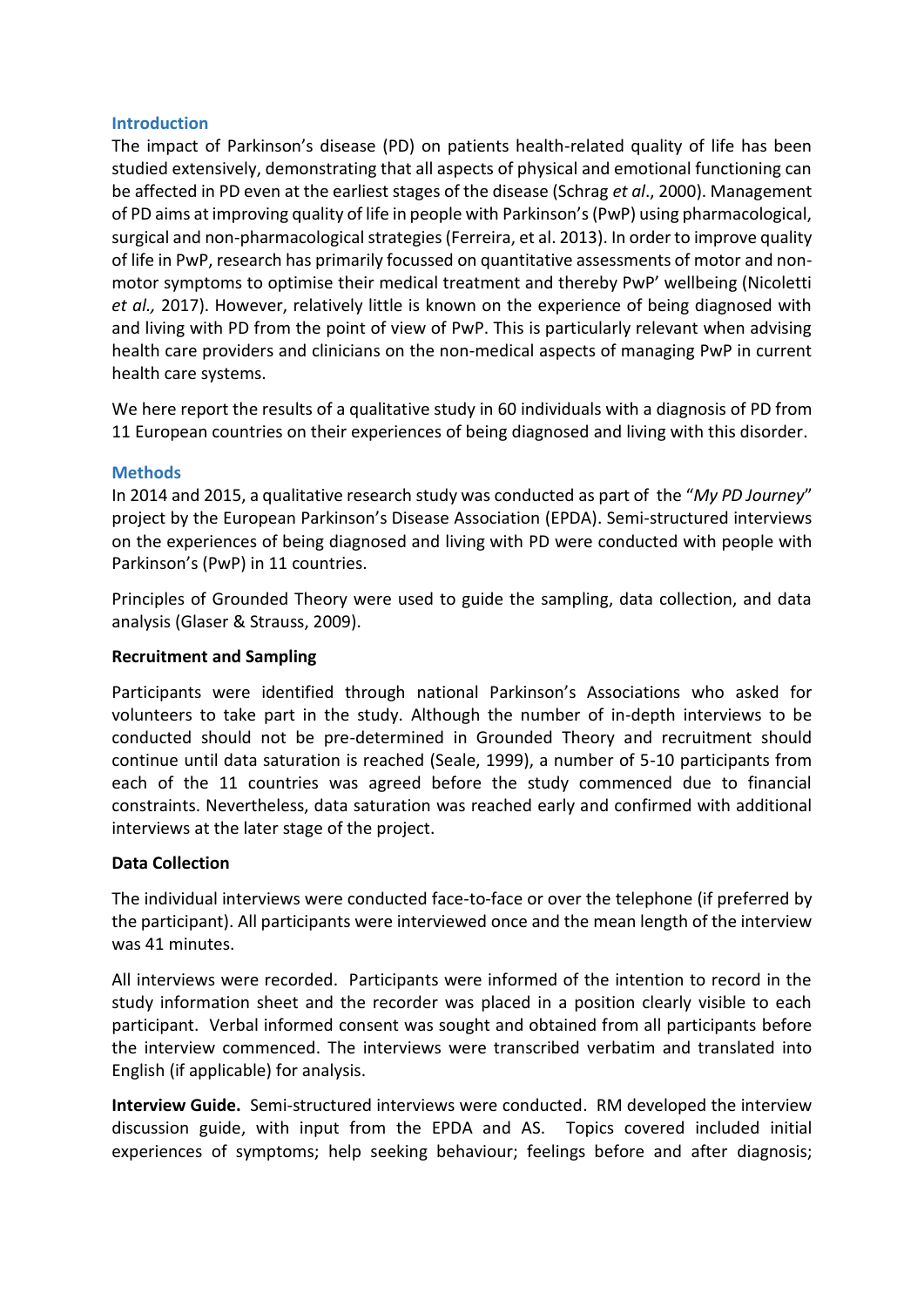attitudes towards medication/treatment; the role of the family and friends; support and care requirements; and informational and communication needs.

# **Data Analysis**

All interviews were transcribed verbatim. The transcripts used accepted procedures for indicating exclamations, pauses and emotion (Field & Morse, 1985). Transcriptions were imported into NVivo (QSR International Pty Ltd, 2012). Analysis of the individual interviews used the constant comparative method. Two researchers conducted the analysis and coded the data into the initial themes, which were then further refined to five key themes. In discussing the results, using quantitative descriptions to describe qualitative data was deemed inappropriate, therefore, frequency of a response is indicated by such terms as, "all," "most," "many," "some," "a few," or "one."

Two researchers from different disciplines developed the study (RM and AS) and analyzed the data (RM and SH). However a total of ten interviewers were involved in the data collection, due to the interviews being conducted in participants' own languages. The use of multiple interviewers and coders assured that the findings are not a result of personal bias or leading questions and that the analysis is grounded in the data.

## **Results**

In-depth interviews were conducted with 60 PwP from 11 countries (Table 1). The average age was 63 years, with the youngest aged 45 and oldest aged 78 years. 52% of those interviewed were male. The average age at diagnosis was 55 years, with the youngest age at diagnosis being 29 and the oldest 73 years. Mean duration since diagnosis was 9.6 years (range 1 to 33) years.

| Country            | <b>Number of</b><br>participants | Male:<br><b>Female ratio</b> | Current age at<br>time of interview<br>(average)/ range<br>(years old) | Age at diagnosis<br>(average)/ range<br>(years old) |
|--------------------|----------------------------------|------------------------------|------------------------------------------------------------------------|-----------------------------------------------------|
| <b>Denmark</b>     | 5                                | 3:2                          | 68.25/62-77                                                            | 58.5/55-64                                          |
| <b>France</b>      | 5                                | 1:4                          | 69.6/62-78                                                             | 55.25/34-73                                         |
| Germany            | 5                                | 2:3                          | 63.2/46-78                                                             | 48.4/34-65                                          |
| <b>Hungary</b>     | 6                                | 1:5                          | 63.2/57-68                                                             | $57/46-67$                                          |
| <b>Ireland</b>     | 6                                | 4:2                          | 58/49-67                                                               | $47/38-57$                                          |
| <b>Italy</b>       | 5                                | 2:3                          | 71.2/60-82                                                             | 64.8/56-72                                          |
| <b>Netherlands</b> | 5                                | 3:2                          | $54.2/45 - 61$                                                         | 47.2/41-54                                          |
| Slovenia           | 5                                | 3:2                          | 57.2/53-64                                                             | 44.6/29-54                                          |
| <b>Spain</b>       | 5                                | 3:2                          | 59/48-64                                                               | 43.2/40-53                                          |
| Sweden             | 5                                | 3:2                          | 64.6/50-73                                                             | $61/58-68$                                          |
| <b>UK</b>          | 8                                | 6:2                          | 65/53-74                                                               | 60/45-73                                            |

**Table 1: Participant details by country** 

All participants were in the mild to moderate stages of the disease, and at least moderately independent, i.e. not reliant on others for most tasks.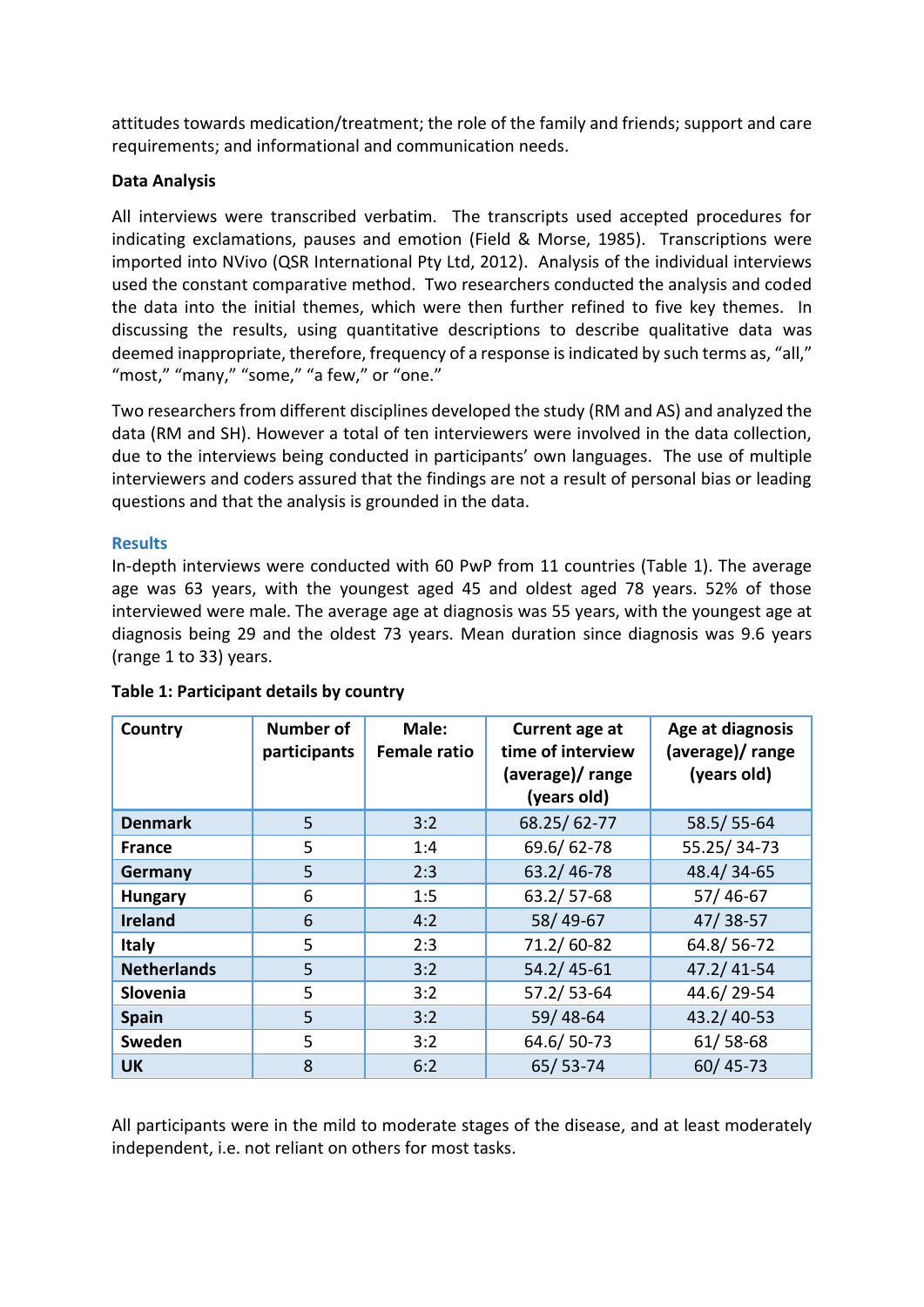Similar themes were identified across all 11 countries included in the study; the results are therefore presented combined for all countries.

## **Reported barriers to diagnosis**

#### Delays in help-seeking

Most PwP did not seek help immediately, and reported waiting up to two years before seeking medical help. The delay was often caused by the PwP attributing the symptoms to stress, tiredness (caused by a virus) or nerve problems. Many commented on the lack of a tremor, which was the only symptom they usually associated with Parkinson's.

"I didn't think about it much [some of the earlier symptoms he experienced], I worked *with computers and I thought it [the stiffness] was a result of that work." (PwP, Sweden)* 

"I have this nephew who has advanced Parkinson's and his symptoms compare to mine *Were different, so I didn't link them to Parkinson's....I didn't have the tremor." (PwP, Italy)* 

## From first presentation to diagnosis

Most of the PwP initially saw their GP, and were very positive if they were referred quickly to secondary care. Whilst some of the participants reported that the GP suspected Parkinson's immediately and made the referral promptly, others reported that the GP failed to realise there was anything seriously wrong.

"I went to the GP first and after three years of getting no answers I changed GPs as *she was not listening to me and he said 'have you ever been to a neurologist?' And I said 'no' and he said, 'well you are going to one now.'" (PwP, Ireland)* 

A few participants mentioned the seeming lack of specialist knowledge around PD: "*I was three years at general neurologist and then I decided to pay myself [to see a specialist*  neurologists] as the waiting times were too long. There the diagnosis was immediately made." (PwP, Slovenia).

#### **Experience of diagnosis**

#### Communication of diagnosis

Although many of the PwP were happy with their specialist's clinical decisions (for example, what medication to try first), their communication and personal skills were often criticised.

"I was a bit disappointed with the neurologist, because the diagnosis was given quite *abruptly. She said, 'You have Parkinson's, nobody has died of this disease yet'." (PwP, Slovenia)* 

"He [the neurologist] said: You should be happy, you don't have cancer, you don't have *AIDS and not everyone gets dementia. That was quite a hit in the face I thought." (PwP, Germany)* 

This sometimes made them feel unable to discuss their true feelings with the specialists, or ask them questions as they feared the questions would be regarded as "stupid".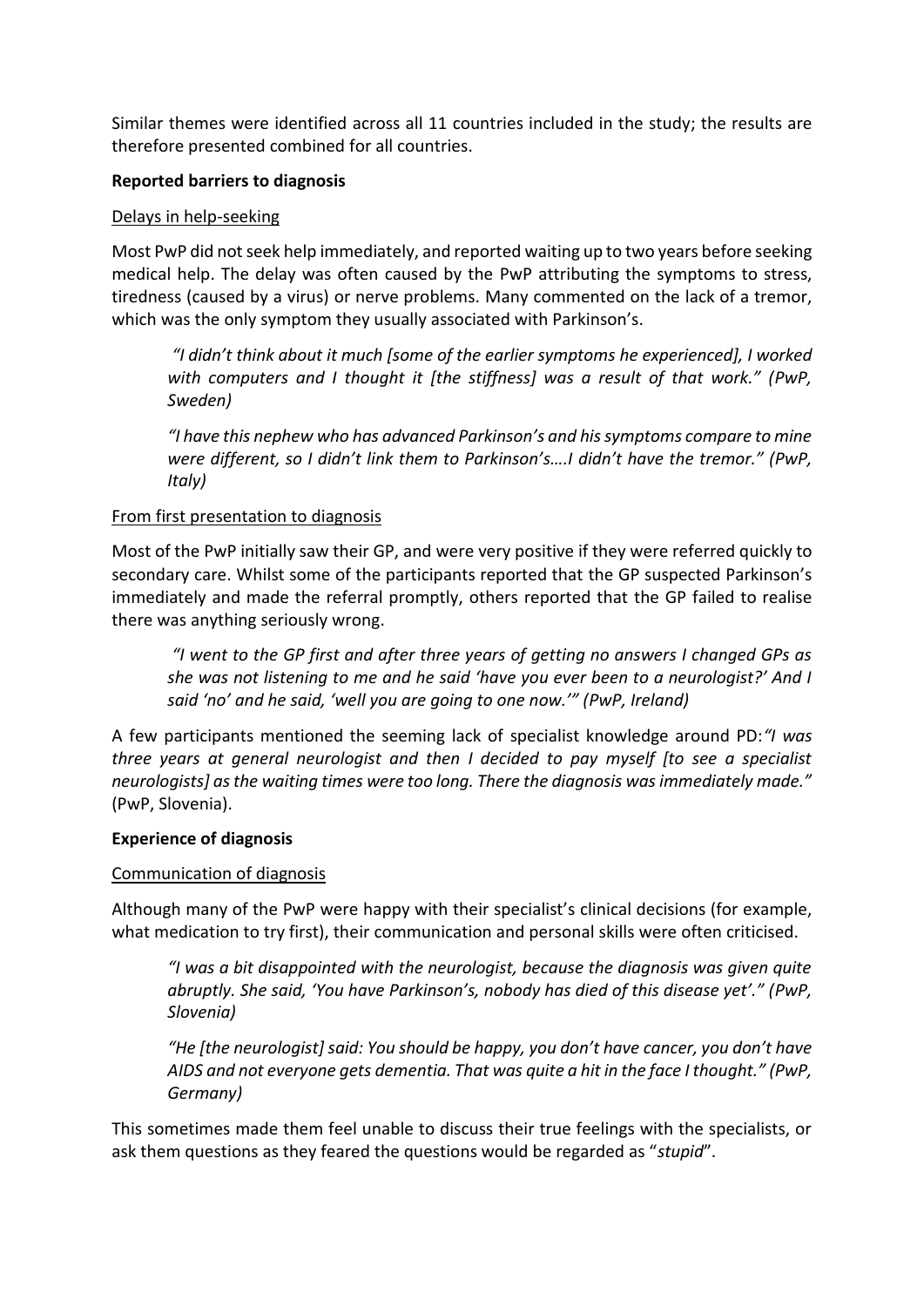Those who reported that the neurologist spent time discussing the disease and treatment options were overall more satisfied with the initial consultation. Many however reported not having wanted too much information at the time of diagnosis as they did not feel it would be helpful to know what might happen in the future and it was hard for them to take in whilst also dealing the shock of the diagnosis. They reported their main requirement was an overview of the treatment options and what they could do to help themselves.

*"He [the neurologist] sat down with me for one hour explaining. That really helped. If I had left immediately I would not have coped so well." (PwP, Germany)* 

PwP reported appreciating if there was a Parkinson's disease nurse specialist (PDNS) present at the appointment, and many felt it was easier to ask the nurse questions than the consultant.

*"The PD nurse was very caring, especially. She can never do anything wrong to me <u>zagain in my whole life!" (PwP, Netherlands)</u>* 

Many PwP would have valued a follow-up appointment with the neurologist or PDNS a few days after the diagnosis to answer questions and give information about the treatment, following the initial shock of the diagnosis and when they felt more able to take in the information. At this point, they were also eager to understand what they could do to help themselves, such as living a healthy lifestyle.

"It's important to fight against Parkinson's with a healthy lifestyle, to do sports, to ease *the negative symptoms with all the physiotherapeutic techniques. I do Pilates, yoga, Nordic walking." (PwP, Slovenia)* 

# *Emotional reaction*

Being told they had Parkinson's was a "huge shock" for most, although, by the time of diagnosis, they knew "something was wrong". They reported feeling "numb". They reported knowing nothing or very little about the disease and their first question had often been: "Will *I die from Parkinson's?"* However, they reported being quickly reassured by healthcare professionals that this was not the case and was greatly appreciated by the PwP.

"My doctor told me it was Parkinson's disease, and I probably looked worried, or I don't know, because she told me that there was no reason to be frightened because *although this is an incurable disease, it does not cause death. She said that for certain.*" *(PwP, Hungary)* 

Despite the reported feeling of shock, some PwP reported a feeling of relief; they had feared it was something terminal, such as a brain tumour, and they had only a short time to live. Others talked about the relief of having an actual diagnosis, as they felt that once they knew what it was, they could start to deal with the disease.

"My initial reaction was mixed. I had been for three brain scans at a cancer clinic and *so I was prepared for a worse diagnosis." (PwP, UK)* 

*"First I thought the world goes down. My husband had a positive reaction. We finally knew what it was. If I had known then how good I would feel now, I would not have worried so much." (PwP, Germany)* 

Attitudes to starting medication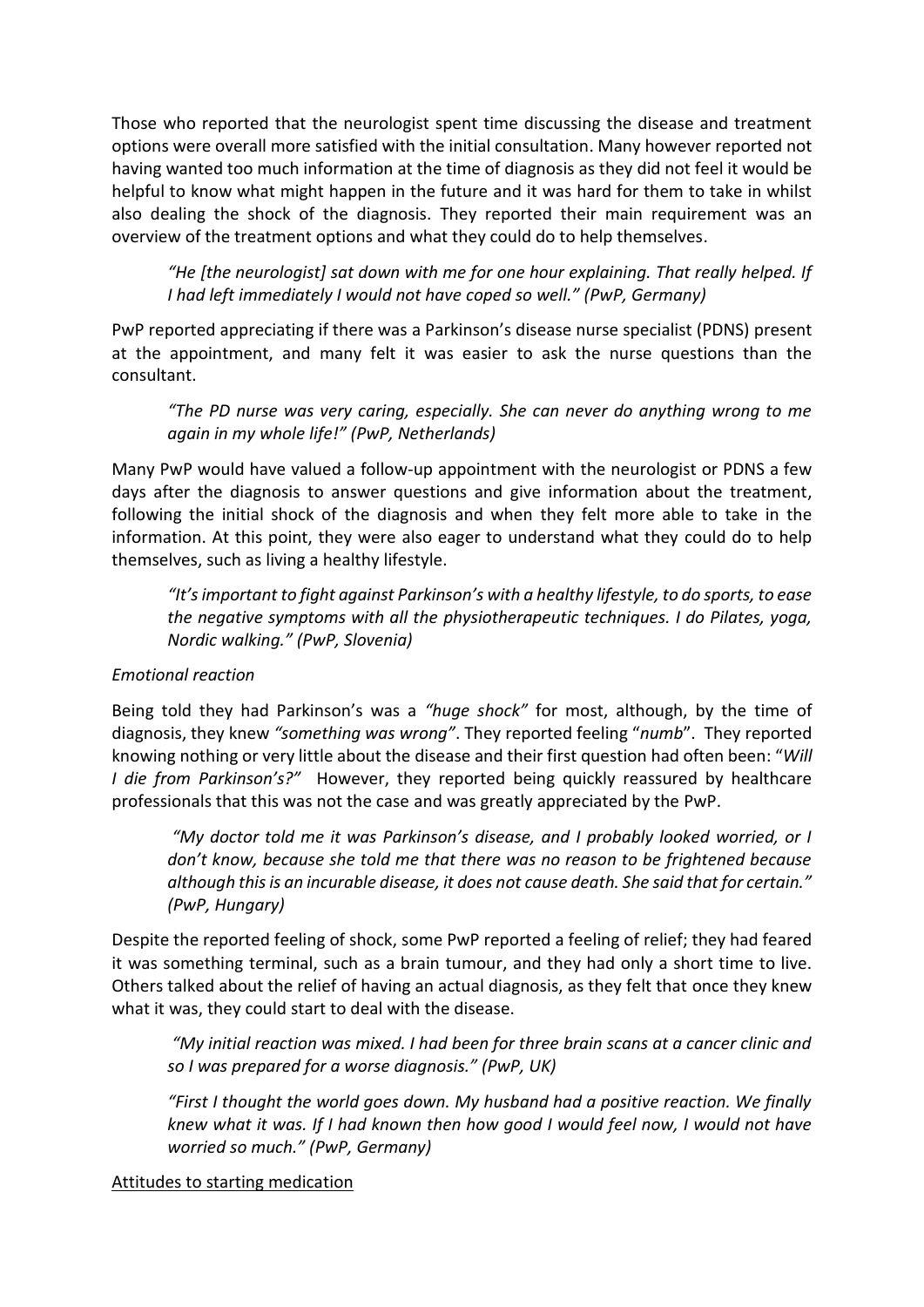Most of the PwP started medication quickly (often immediately). There were however common concerns about starting antiparkinsonian medication, often fearing that the side effects would be worse than the PD symptoms.

A lack of information about the side effects was the most common concern. PwP often felt that side effects had not been explained to them clearly enough. Some acknowledged that they might have been, but as it was during the appointment where they had been diagnosed it was hard for them to take in this information.

"The appointment *[where Parkinson's was diagnosed] was a blur really. I got home* and started taking the pills and...I don't know what happened, but soon I started to *have very bad side effects. My wife called for an ambulance, she thought I was going to die. They should have warned me....I don't think they did, I just can't remember" (PwP, Ireland)* 

The many medication choices made a few of the participants wonder about the evidencebase of treatment and wished for more specific treatment for themselves.

"I hope they find a cure or the right medical dose. Doctors shouldn't be quessing, they *should be better with making decisions about the prescribed medicine and the side effects they cause. The disease is something extremely individual." (PwP, Denmark)* 

#### **Experiences of ongoing care by healthcare professionals**

Most of the PwP, once a diagnosis had been made, had consultations with a neurologist every 6-12 months. In the countries where PD nurse specialist were available, they usually also saw a nurse every 6-12 months (sometimes at the same time as their neurologist appointment, others on separate occasions). These regular follow-up appointments were highly valued by the PwPs (and their carers, who often also attended). However, as their disease progressed, they often felt longer appointments were needed to discuss treatments.

*"After they had my medication sorted, the [neurologist] appointments were short, often just ten minutes and that was fine as the medication didn't need changing. But after a while they had to change the drugs and then I had a million and one questions and I didn't feel I could ask them. I always felt I was clock watching."* 

#### **Support needs**

#### Informational needs

Whilst most PwP reported not wanting to receive too much information at the time of diagnosis about problems they might encounter in the future, they wanted to have basic information about the disease and information on the treatments available (and associated pros and cons).

"I wanted to know the facts *[about Parkinson's]....to feel prepared. That was important for me...I suppose you might say it empowered me, helped me feel a bit more in Iラミデヴラノくざ ふPwP, UK)* 

*"Information is important, but you have to be strona enouah yourself also when you receive some bad information, you have to handle it well. You hear about what's happening to somebody and then you ask yourself, am I ending up this way too?" (PwP, Slovenia)*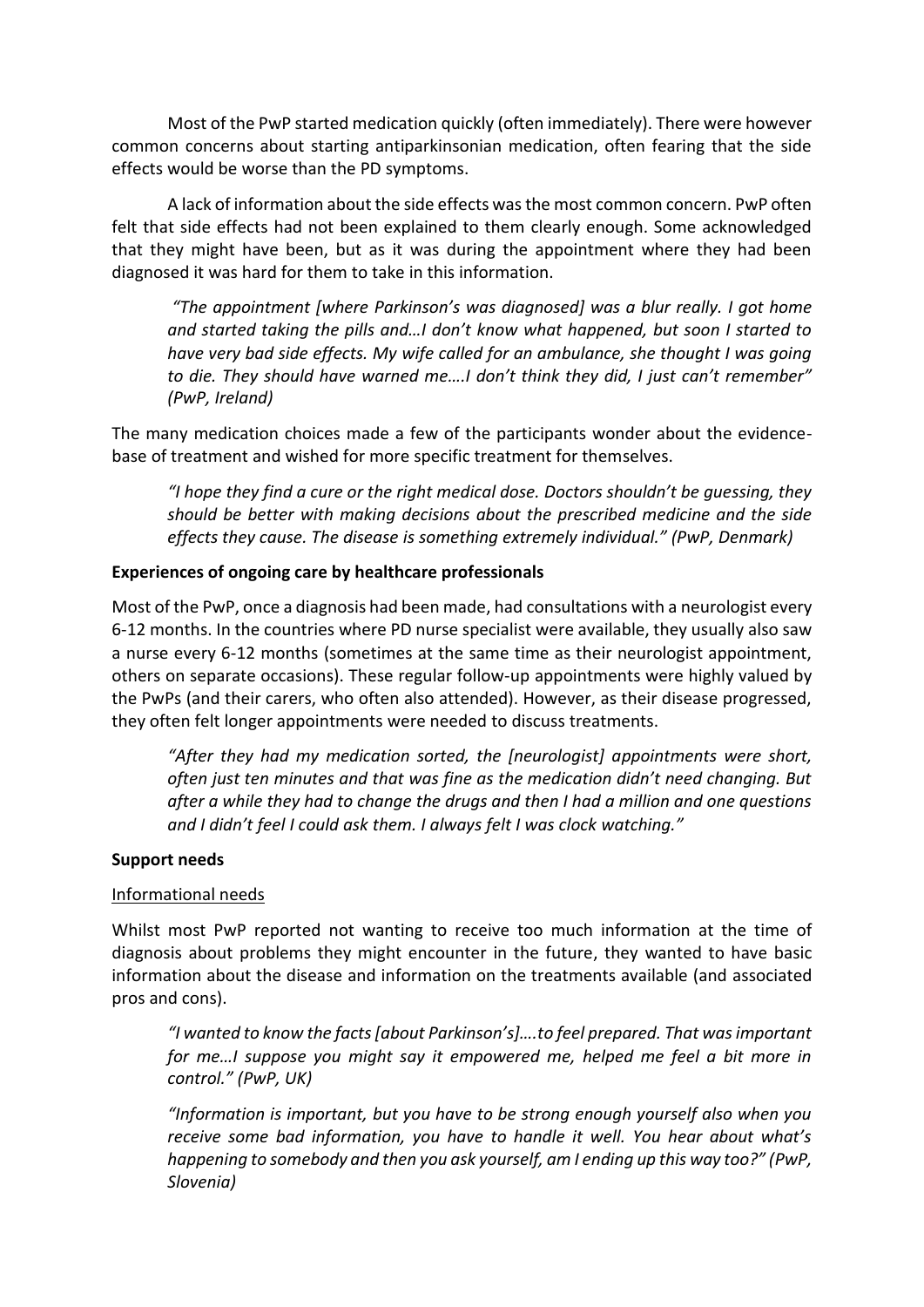## Parkinson's Associations and support groups

Views about attending support groups varied. Those that attended groups, often greatly valued the emotional and social support they gained from joining the meetings (usually held monthly). They also gained information about their disease and, in particular, benefitted when healthcare professionals attended the groups and gave presentations about new research findings or treatment options.

"It [the self-help group] was a blessing for me. It took my fear away seeing what other *people can do with their lives despite PD." (PwP, Germany)* 

*"It's quite interesting. You meet others with Parkinson's and you can have chats plus you can listen to the specialists from the field that are conducting research within PD*<sub>*....* You can ask them questions in a more informal setting, less stressful than your</sub> *hospital consultation where I often forget what I needed to ask.*<sup>*"*</sup> (PwP, Sweden)

The fear of seeing people who were at a later stage with their Parkinson's prevented a number of PwP attending such groups.

"No I don't go [to a support group]. There is a local one and...if it was full of people like *me [at same stage of disease], then I would go. But I think it would be depressing seeing what life has in store for me." (PwP, UK)* 

However, many reported that this changed as the disease progressed, and they found the groups provided emotional support though connecting with other PwP, feeling understood and sharing experiences.

"I didn't want to go at first. I needed to process [my diagnosis] and preferred to just *try and carry on as normal. But...well, as I got worse...I started to feel more isolated* and going to the groups, I felt less alone." (PwP, Ireland)

# Self-help

Many of the PwP, especially those who had been diagnosed with young onset Parkinson's, had explored ways to help themselves. They reported that they found that keeping active, both physically and mentally, was very important and improved their quality of life immensely. By turning to self-help activities, they also felt more "*in control*" of their disease and this in turn made them feel more confident to manage any future challenges and remain positive about the future.

"I felt that I needed to take control of the situation. I didn't want to disease to win and *I* felt....if *I* just sat back and let it take a hold of my body, then that was me simply giving *up. I'm not naïve, I know things will get worse eventually, but by helping myself, I feel I* can fight it off for longer." (PwP, UK)

A few of the participants took up a new hobby, such as stamp collecting, whilst many others took up some form of exercise, such as swimming, yoga, dancing, or Nordic walking.

"It's important to fight against Parkinson's with a healthy lifestyle, to do sports, to ease *the negative symptoms with all the physiotherapeutic techniques. I do Pilates, yoga, Nordic walking." (PwP, Slovenia)* 

#### **Reactions and support by family, friends and work environment**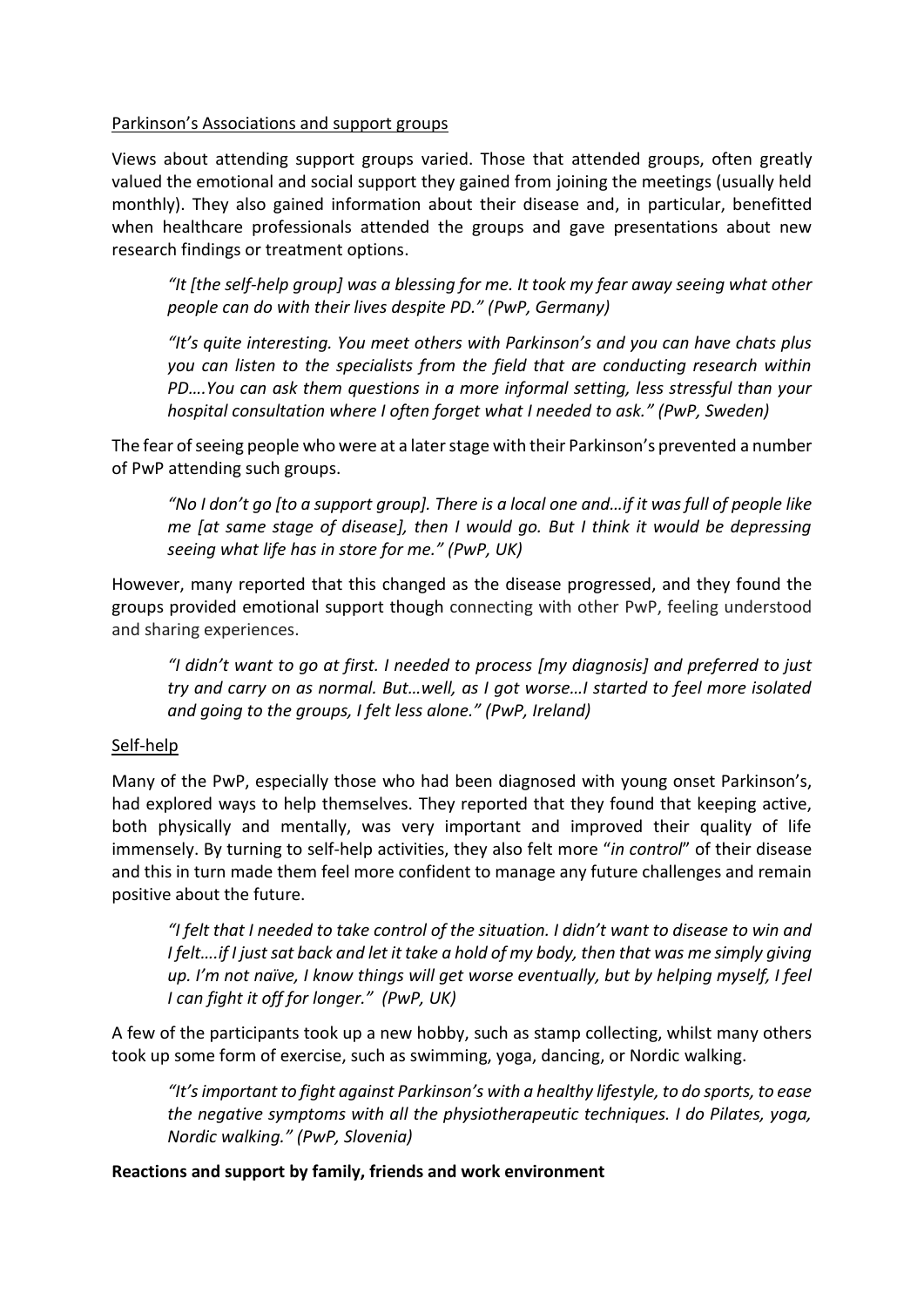## Family and Friends

Participants reported that although shocked and often very upset by the diagnosis initially, most family members and friends started to try and support the PwP, either by helping with their task/jobs, searching information on the internet, and/or attending support groups with the PwP.

"Good friends asked us: 'What does this mean? And what can we do for you? What *will help you?'* Then *I held a kind of brain storming session with two friends about what I* need and how *I* could make life easier for myself." (PwP, Netherlands)

It was also reported that although family members and friends were trying to help, it could cause frustration to the PwP if they did tasks that the PwP still wanted to do, e.g. being constantly asked: 'Can you still manage to do that?' and 'Why don't I just do it as I can do it *quicker?* The PwP stated that they wanted to keep active and retain independence for as long as possible.

"I said to my friend, 'until I really knockdown or until I ask for it, stay here with your *hands in your pocket, even though your fingers are already itching.<sup>20</sup> (PwP, Netherlands)* 

## Work environment

Most PwP did not mention their Parkinson's diagnosis to work colleagues until the symptoms became obvious and/or they needed to reduce their hours or change the type of work they did as part of their day-to-day job.

"In the beginning, when the signs weren't visible yet, I didn't say anything to work *because I was afraid I will be seen as less capable of work and my future status will be negatively impacted." (PwP, Slovenia)* 

However, some reported that if one of their symptoms was to "appear drunk", they told their colleagues earlier in order to avoid their colleagues assuming they had an alcohol dependence problem.

*さI デラノS マ┞ キママWSキ;デW a;マキノ┞ ゲデヴ;キェエデ ;┘;┞く I SWH;デWS ;Hラ┌デ デWノノキミェ ヮWラヮノW ;デ ┘ラヴニく B┌デ sometimes I seem as if I am drunk, so I would rather they know." (PwP, UK)* 

Overall, PwP reported that work colleagues were accepting and positive once they were told about the diagnosis.

*"They reacted positively in terms of reassuring me about the length of time I could work. They showed empathy and kindness in handling the situation." (PwP, France)* 

#### **Differences across the 11 countries**

Overall, the findings were consistent across the 11 countries, despite the different health systems and access to specialist care. However, there were some interesting differences which should be noted. Once the referral had been made, a few of the respondents decided to seek private healthcare as they had been warned by their GP of the long waiting times to see a neurologist (general and/or specialist). These differences in waiting times were seen within the same country as well as from country to country. In Denmark and Sweden, PwPs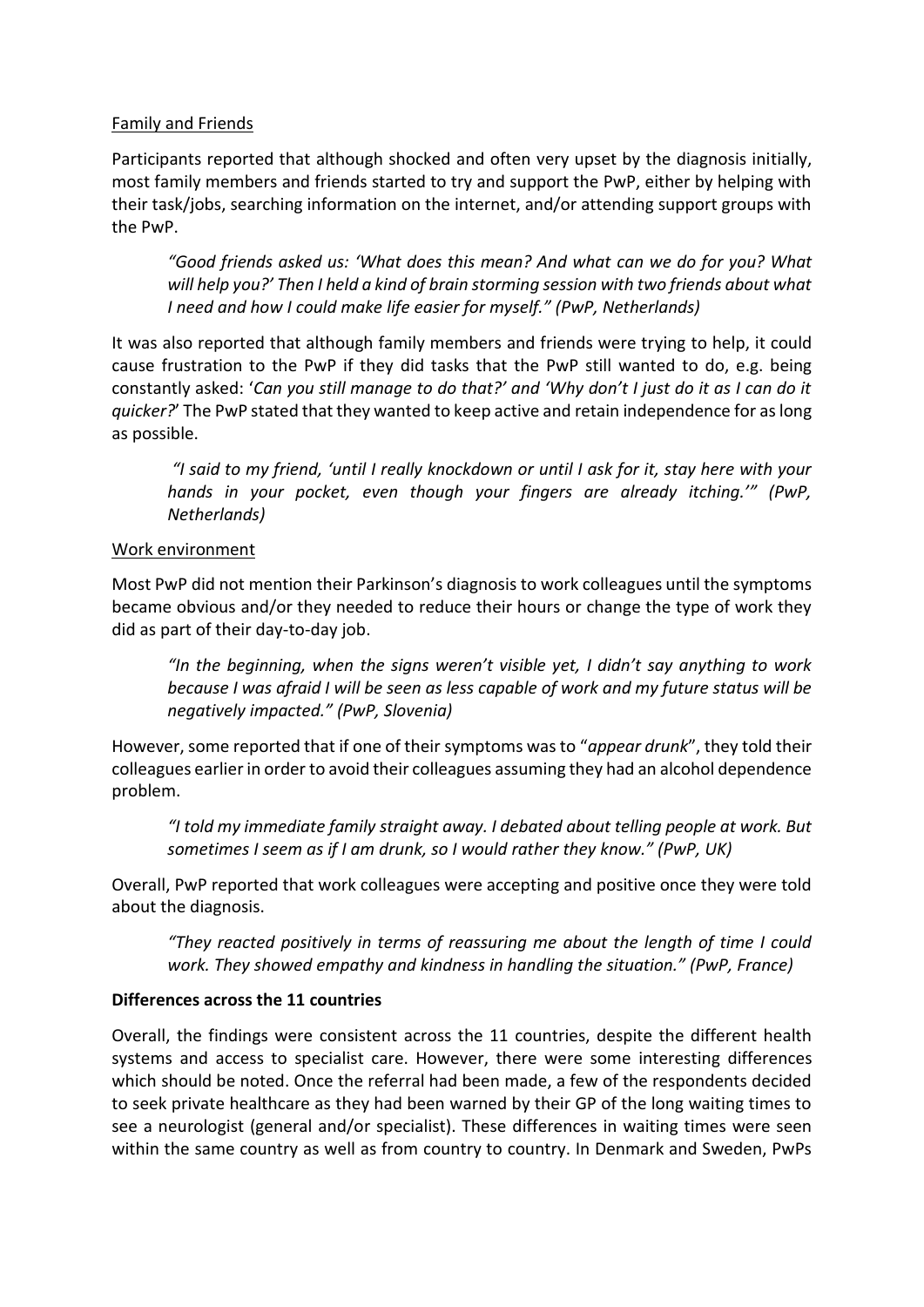were seen quickly (usually within one month after referral). However this was not the case in other countries, in particular Ireland, Slovenia, Italy and Hungary.

*さI ┘;ゲ デエヴWW ┞W;ヴゲ ;デ a general neurologist and then I decided to pay myself [to see a specialist neurologists] as the waiting times were too long. There the diagnosis was immediately made." (PwPs, Slovenia)* 

Some of the PwPs expressed concern and questioned whether Parkinson's was genetic. Although at least one participant from most of the included countries questioned the genetic link, concern was most prominent in Ireland and Denmark where nearly all of the participants talked, unprompted, about this fear.

*I'm mostly interested to read more, as it strikes me although they say Parkinson's is not inherited, we have so many cases in my family. It would be good to be informed whether there are methods, which could detect Parkinson's even when you are young." (PwPs, Denmark)* 

The PwPs from Spain and Ireland talked about the benefits of attending the national association's support groups as through these groups they were able to access services not available via the health service. For example, in Spain services such as physiotherapy and a psychologist were only accessible through the Association, in contrast to other countries (e.g., UK) where these were often included in the standard healthcare offer.

"Those treatments are accessible, thanks to the association." (PwPs, Spain)

# **Discussion**

This study, which conducted qualitative interviews with 60 people with mild to moderate PD, provides new insights into the experience of PwP from the time of diagnosis and during continued follow-up in mild to moderate disease stages. The results are entirely focussed on PwP' own perspective and take into account the range of experiences related to having Parkinson's, of services provided and of support needs during this phase across differing health care settings. Providing in-depth information on these aspects in a large sample in several European countries can help inform service and support provision to better meet the needs of PwP in Europe and help them manage their disease.

# *Recognising the factors which facilitate satisfaction and wellbeing at time of diagnosis.*

Factors experienced as positive at the time of diagnosis were prompt referral to a specialist, clear and sensitive communication of the diagnosis, reassurance about life expectancy, and sufficient time either at the initial consultation or at a follow-up appointment with a PD nurse or other health care professionals soon after the diagnosis is made. Reactions by family, friend and work environment were large positive and disclosure of diagnosis to others experienced as helpful by many. At the time of diagnosis as well as during ongoing care, adequate and timely provision of treatment information, and sign-posting to available patient support organisations and self-help groups were important to many PwP, as many felt that information helped them gain greater control over their symptoms. With the progressing nature of the disease, many felt longer appointments were required after a longer disease duration to discuss the more complex symptoms. Conversely, PwP reported negative experiences if there was a delay in referral, insensitive communication and poor information provision without sufficient opportunity to understand the diagnosis and future prognosis and options. Restricted resources make it difficult for most health care settings to provide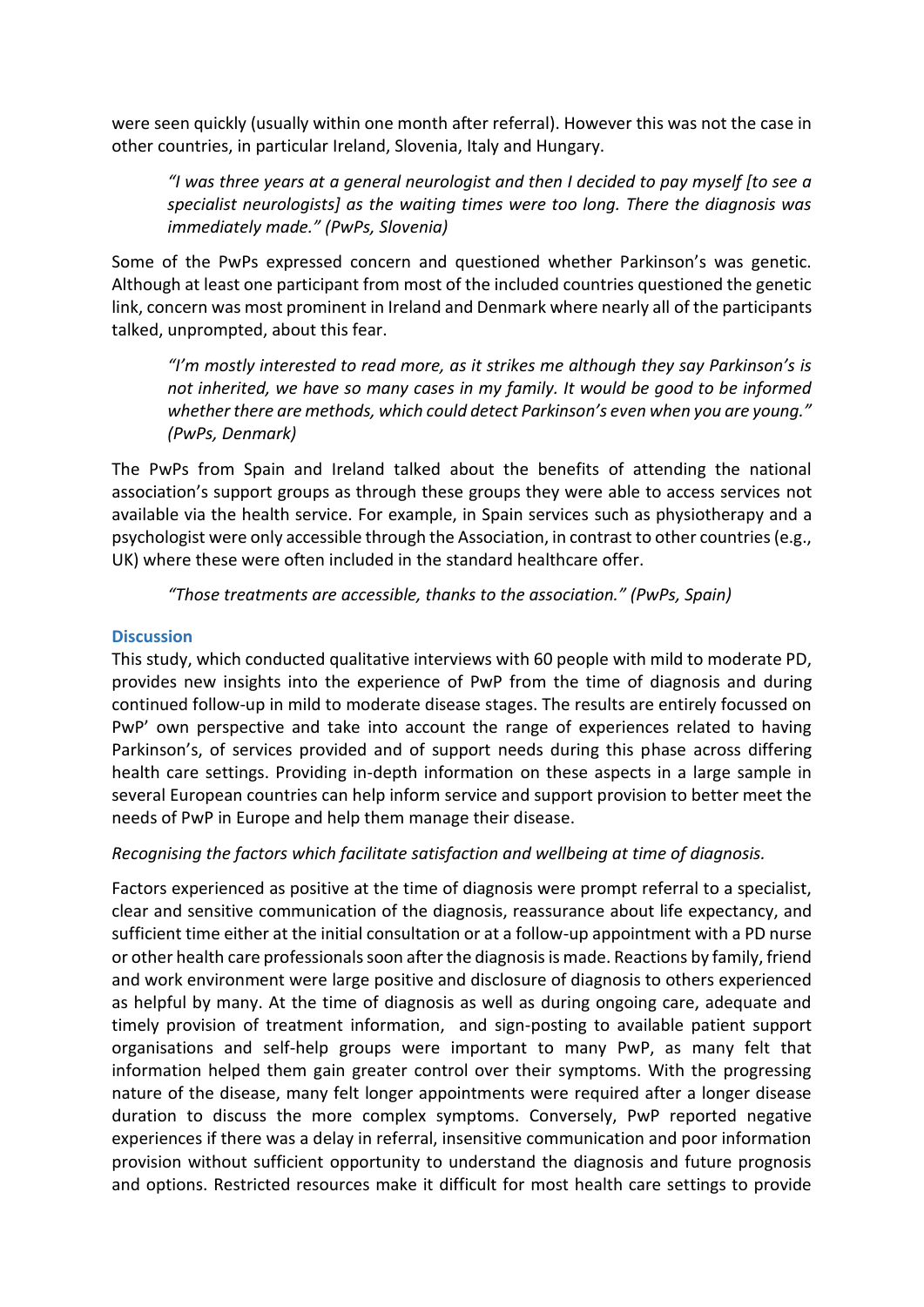long specialist clinic appointments at the time of diagnosis. However, adequately training and supervising staff such as PDNS or other health care professionals on the disease and on the treatment and support options available to PwP could meet this need for tailored information at or shortly after the initial diagnosis. Similarly, the need for longer appointments during later follow-up and access to information and support options is an important unmet need. It has been shown that networks of health care professionals such as physiotherapists with ongoing supervision, guidance and training in PD can improve outcomes and reduce costs to health care systems (Ypinga et al, 2017). Developing such networks guided by centres with expertise in the management of PD, with the training of health care staff in the specific issues in the management of PD, is likely to improve overall wellbeing, meet the needs of PwP whilst reducing costs.

# *Understanding the importance of self-help and self-management.*

Many PwP also explored and emphasised the importance of maintaining independence and the role for self-help and self-management. The ability to understand, control and manage aspects of life with Parkinson's represented an important need from PwP point of view, together with the emphasis on importance of support from health care professionals and social contacts. These experiences mirror the results from a report by the Kings fund "Delivering better services for long term conditions": which found that partnership between health care professionals and patients, promoting self-help and self management are important aspects to consider when designing services for long-term conditions, and that longer and more flexible appointments should be provided (Coulter, 2013). Similarly, a British Lung Foundation study found that self help group at which health professionals spoke were highly valued and informative for people with lung conditions and suggested that integrating such approaches and self-management might be more feasible than providing more frequent and available specialist appointments (Merritt et al., 2016). In Parkinson's disease, enabling PwP to help manage their own disease better through support and information is not only likely to improve disability but is likely to also improve the subjective experience of having PD. Enabling such self-management to supplement specialist care may require rearrangement of health care provision, but may not necessarily be associated with greater costs, and has the potential to have make a major contribution to improved quality of life for PwP.

# **Strengths and limitations of the study**

This paper reports on a large qualitative study, which followed the principles of Grounded Theory. However, due to the recruitment of participants mostly through national Parkinson's Associations, the sample may have overrepresented more informed and active PwP, whereas less actively involved PwP may have less requirement for greater levels of information. The population interviewed in this study was also relatively young compared to the average age of PD. The average of a person at diagnosis is 62 years (Schrag, 2000), whereas in this study the average age at diagnosis was 53 (range 29-73 years old). This may be due to the fact that recruitment was mainly through online channels, which are less likely to be used by older individuals, or due to greater involvement of younger PwP in patient organisations. The issues raised in this study may therefore be not fully representative of older people with PD. Finally, none of the participants was in the advanced stages of the disease where additional experiences are likely to become relevant. Therefore, the results should be considered representative only for PwP in mild to moderate disease, and other studies will need to address experiences of PwP in the advanced stages of PD.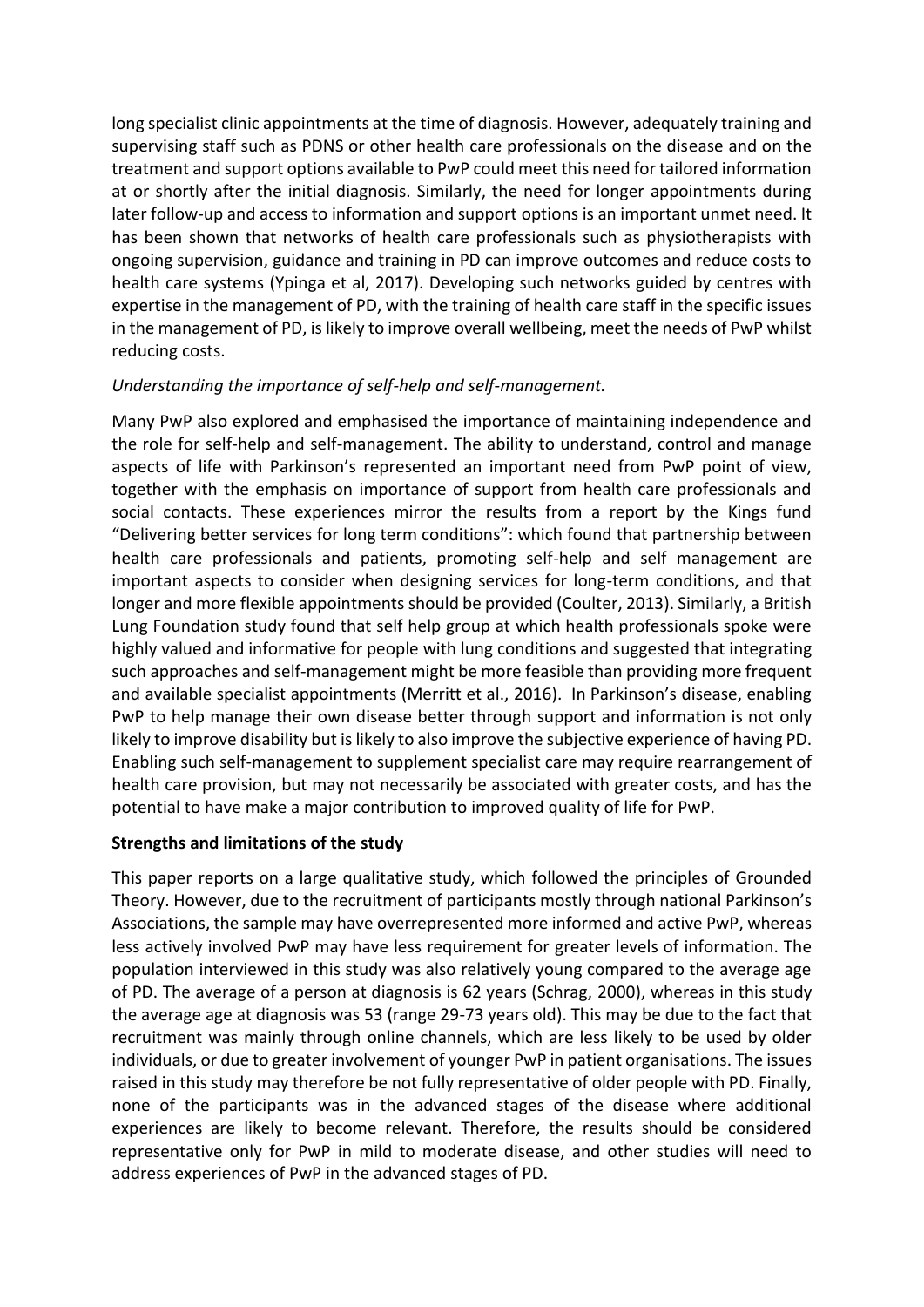## **Conclusions**

Prompt referral, clear and sensitive communication of the diagnosis, tailoring and extending consultations and information on positive steps that can be taken, including to self-help approaches with health professionals' input, are likely to improve the experience at diagnosis and during follow-up in early and moderate PD. As many PwP find it difficult to take in all information at the time of diagnosis, follow-up appointments with a health care professional in the PD service a short time after diagnosis can be helpful to allow appropriate provision of discussion of treatment options and open questions to be answered. Information including from self-help groups and patient organisations help many PwP feel they can manage their disease more effectively.

## **ACKNOWLEDGMENTS**

This work was funded and conducted by the EPDA, who received a grant from AbbVie for My PD Journey Programme. We thank all the national Parkinson's Associations who helped in the recruitment of the participants and we also thank the individuals in the study for their participation. AS was supported by the EU Joint Programme - Neurodegenerative Disease Research (JPND), the Economic and Social Research Council and the National Institute for Health Research UCL/H Biomedical Research Centre.

## **DECLARATION OF INTEREST**

AbbVie (the only funder of this study) did not have any role in the design, conduct, interpretation, review or approval of the study and this article. S.H. and A.S. have no competing interests. R.K.M. has received funding for presenting lectures on the findings of this study from AbbVie.

#### References

Coulter, A., Roberts, S., Dixon, A. (2013). *Delivering better services for people with long-term conditions Building the house of care*. The Kings Fund. [Available online: [https://www.kingsfund.org.uk/sites/default/files/field/field\\_publication\\_file/delivering](https://www.kingsfund.org.uk/sites/default/files/field/field_publication_file/delivering-better-services-for-people-with-long-term-conditions.pdf)[better-services-for-people-with-long-term-conditions.pdf\]](https://www.kingsfund.org.uk/sites/default/files/field/field_publication_file/delivering-better-services-for-people-with-long-term-conditions.pdf). Accessed 22<sup>nd</sup> December 2017.

Ferreira J et al. Summary of the recommendations of the EFNS/MDS-ES review on therapeutic management of Parkinson's disease. *[European Journal of Neurology.](https://www.ncbi.nlm.nih.gov/pubmed/?term=treatment+and+efns+and+parkinson%27s+disease+and+ferreira+j)* 2013 Jan;20(1):5-15.

- Field, P., & Morse, J. (1985). Nursing research: the application of qualitative approaches. Croom Helm, London.
- Glaser, B. G., & Strauss, A. L. (2009). The discovery of grounded theory: Strategies for qualitative research. Transaction Publishers.

Merritt, R., Pellatt-Higgins, T., Nizalova, O., Hashem F., Rees, T. (2016). *Evaluation Of The*  Benefits Of The British Lung Foundation's Integrated Breathe Easy Voluntary Group *Network. British Lung Foundation*. [Available online:

https://www.blf.org.uk/sites/default/files/IntegratedBreatheEasy-081216a.pdf]. Accessed 22nd December 2017.